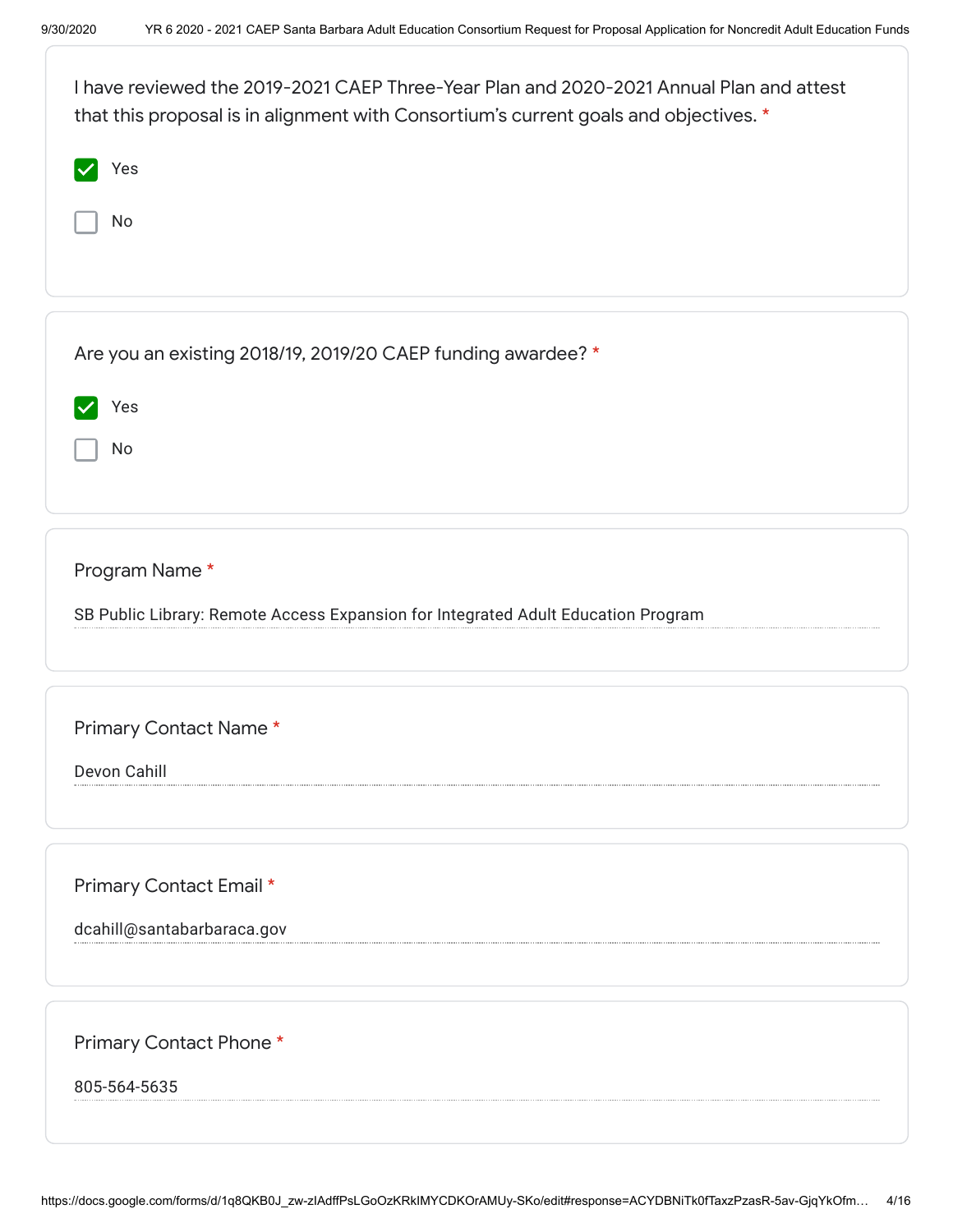Applicable Noncredit Program Area \*

- Adult Education (ABE, ASE, Basic Skills)
- English as a Second Language/Citizenship
- Entry or Reentry into the Workforce
- Adults with Disabilities
- Short-Term CTE/Programs in Pre-Apprenticeship
- Literacy

1. Executive Summary: Please provide an executive summary of your proposed plan (to include overarching goals and outcomes) to create new programs or expand existing programs in one of the areas identified above. \*

With California Adult Education Program (CAEP) funding, the Adult Education Program at Santa Barbara Public Library (SPBL) will improve upon its already successful one-to-one service model for integrated language and vocational literacy services for learners and job seekers in our community by increasing its capacity to serve patrons remotely. Through (1) improved access to necessary technology for both patrons and staff, such as additional Chromebooks, laptops, and Wi-Fi hotspots for on location use and checkout at the library or from the SBPL Library On The Go van, (2) increased staffing to provide training and support for community members in both English and Spanish, (3) an expanded range of resources available both online and by-mail in multiple languages, (4) continued access to free ServSafe food handlers and manager exams in partnership with SBCC's School of Extended Learning , the program will be able to provide its effective services to community members who are unable to come to the library due to the COVID-19 closure or during normal service hours due to disabilities or lack of transportation. This initiative will result in improved access to all of our one-to-one services for library learners, including our Adult Literacy and Pre-ESL Spanish Literacy programs, GED tutoring program, and our SBPL Works! workforce readiness program and our Career Online High School program that will continue to be a value added even after SBPL reopens to the public.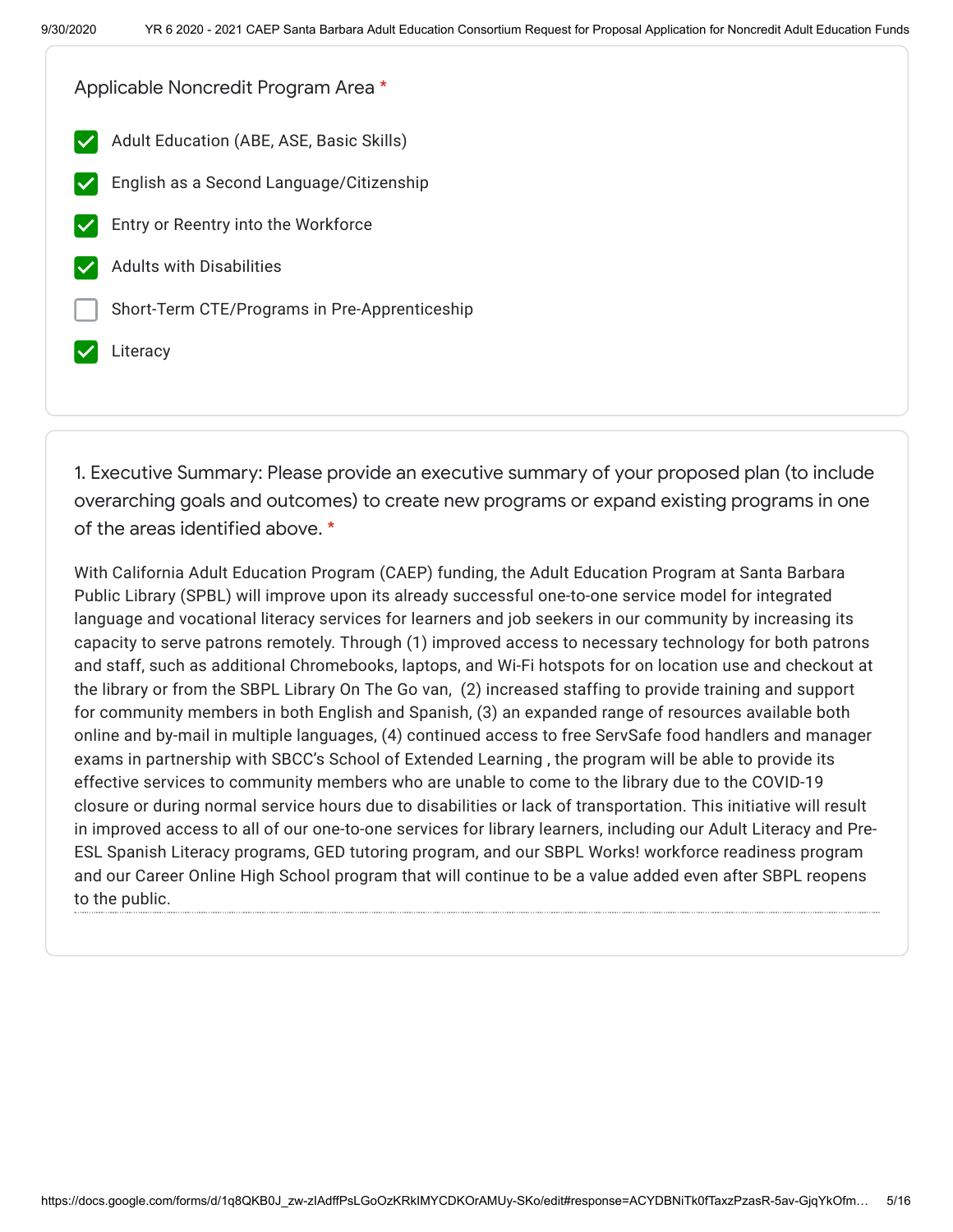2. Integration: Please explain how your proposed program integrates adult education programs at SBCC and creates a transition to credit/transfer educational programs or creates a transition to the workforce (including, but not limited to, internships, jobs, pre-apprenticeships, and selfemployment). \*

Improved remote access to our Adult Education programs and services will lead to more efficient pathways to success in language and vocational literacy that will allow community members to pursue career paths of their choice or continue onto non-credit and credit college classes, including those at the School of Extended Learning and SBCC. CAEP funding will enable Adult Education at SBPL to increase its capacity to serve clients seeking one-to-one job and readiness consultations and training both in-house and remotely to meet the increased demand for skilled and degreed workers as we exit the COVID-19 pandemic. To date, we have assisted patrons in writing effective resumes, improving interview skills and developing their digital literacy. This project will also help job seekers build basic language literacy skills and excel in ESL learning, thereby increasing achievement of a variety of goals including citizenship, improved employment options, and workforce reentry. The varied formats of in-person and virtual open lab learning, one-to-one tutoring, and online instruction will give the program the flexibility required to meet the specific needs of each learner and accommodate different learning styles, schedules, and disabilities.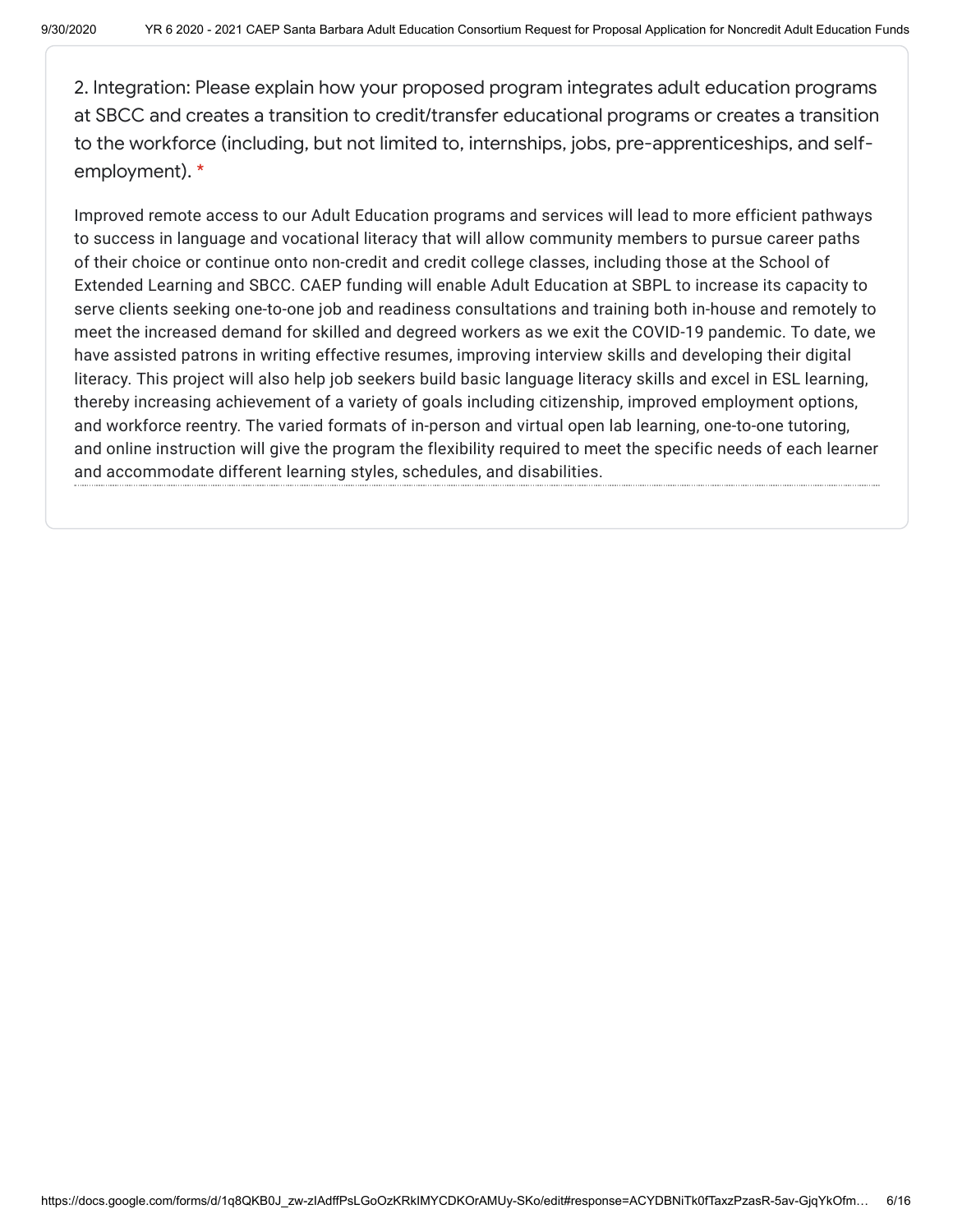3. Justification: Please justify the need of your proposed program and include research, labor market information, employer feedback, student surveys, or other relevant information and describe how funding will further your objectives. For programs that have previously received funding, please justify the need, include students served, and provide a status report on your existing award(s) and remaining balance(s). \*

The COVID-19 crisis forced Adult Education at SBPL to rethink its service model that relied on serving community members in-person at the Library. While working hard to face all of our services outward via technology, we quickly discovered that those who are in most need of our services often do not have adequate access to the requisite technology, Internet, or means to get to the library during service hours even when we are open to the public. By improving all of our remote services, and increasing access to them, we can help our most vulnerable in Santa Barbara and give them the skills they need to become fuller selves, fuller family members, and fuller members of our community.

By foregoing the classroom model altogether and providing one-to-one support to meet the needs of language learners, GED or high school diploma students, US citizenship seekers, and job seekers, SBPLs Adult Education Programs allow community members to determine their own goals and set their own pace. This approach also allows staff and volunteers to find approaches and techniques that are most effective for each learner's style and fit into the learner's schedule. Other advantages of the one-to-one approach include the elimination of anxiety learners sometimes feel when they are singled out in front of a group for needing special assistance, learning things that seem irrelevant to their needs or vocational ambitions, and spending years in general study without a chance to apply their skills in a professional setting. By increasing our capacity to bring these services to underserved members of our community remotely, we can strengthen the Santa Barbara community and fulfill our mission to provide equity in access to information and services via the Library.

Since the Library closure in March, Adult Education at SBPL has been committed to making as many of our services availably remotely as possible. For example, in SBPL Works! we have continued to help community members meet workforce related goals by adapting to whatever technology the client has available, even building resume and cover letter packages over the phone and mailing printout when necessary. With additional CAEP funding we will be able to add more technology, such as chromebooks, Wi-Fi hotspots, and laptops for patrons to borrow, update our own systems and technology, and add crucial skill building and workforce related database access, all with the goal of making it easier for the community to access services both during the pandemic and beyond.

The success of our various CAEP supported programs shows the library has the capacity to assess community need, develop, implement, and maintain vital Adult Education services for the Santa Barbara Community. For example, last year in our CAEP supported Adult Literacy Program, our 100+ library volunteers logged over 7,000 hours of training, lesson preparation, and one-to-one tutoring with our over 200 learners who were active in the program. The program boasts a 98% success rate of learners reaching one or more of their literacy goals, with many of our learners achieving major milestones such as passing citizenship exams, receiving GEDs, and gaining literacy skills necessary to advance in their careers. Since the beginning of the pandemic, many of our volunteer tutors have transitioned to remote sessions via virtual meeting software and by phone. With continued support, we will be able to add access to Learning Upgrade, a remote literacy learning database that learners can access from their device or computer to work individually or in blended learning meetings with tutors.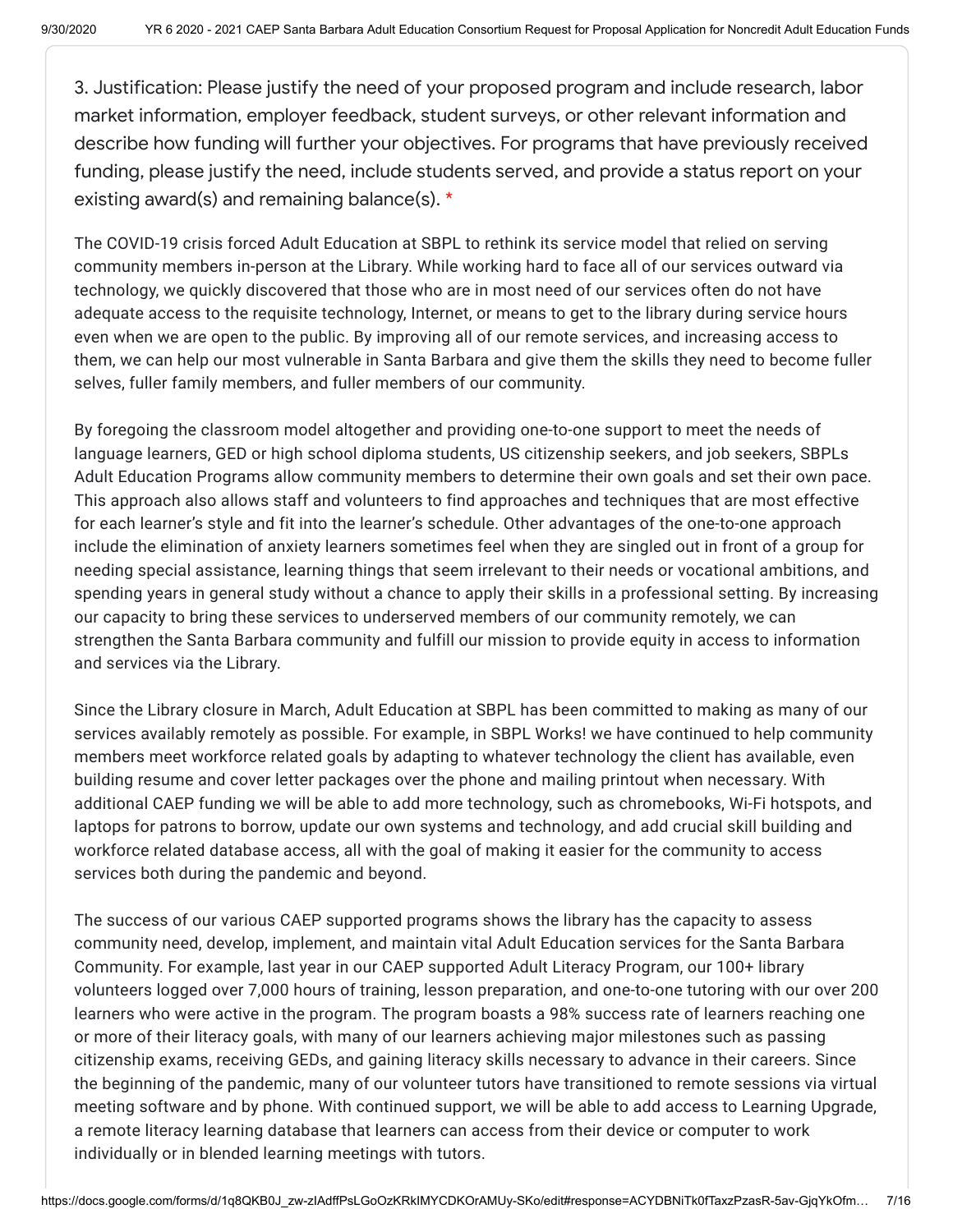Furthermore, with continued CAEP funding since 2017, our SBPL Works! workforce readiness program ran at to full capacity before the COVID-19 pandemic with offices at SBPL's Central and Eastside Libraries. The addition of one part-time staff and equipment in 2019 allowed SBPL Works! to increase its average number of kept appointments by 40%, from 65 to 98 per month while maintaining a more than 85% success rate for clients reaching personal workforce readiness goals or finding employment. This reflected SBPLs accurate assessment of community need for expanded services in our previous RFPs and our ability to meet that need with programs developed with CAEP support. Although the COVID-19 crises and subsequent SBPL closure has decreased our capacity, our cumulative success rate for clients finding employment or reaching workforce goals has risen to 93% in the 12 months between September of 2019 and August of 2020.

CAEP funding also enabled us to pilot our Pre-ESL Spanish Literacy program, which focuses on the needs of learners in our community for whom struggles with native Spanish language fluency is a barrier to English acquisition. We currently have 10 tutor learner pairs actively engaged in Pre-ESL learning by phone and virtual meeting software and 3 others working independently through a library provided subscription to, a Spanish literacy online learning database. Our expanded Spanish language resources library in Adult Education has also enabled tutors to better serve native Spanish speakers not formally enrolled in our Pre-ESL program to reach their literacy goals more efficiently. This grant will allow us expand access to Leamos subscriptions so that learners can work remotely on their own and in blended learning sessions with their tutors.

At SBPL we recognize the importance and usefulness of data collection and use a wide range of state and city required and in-house metrics to determine strengths and weaknesses of our programs and how to best leverage our library budget to meet the ever-changing needs of our varied community. Because of this, we are well equipped to track data from our CAEP supported programs in the CASAS TopsPro Enterprise platform so CAEP can efficiently report data to the State.

4. Outreach & Marketing: Please describe your plans to conduct outreach and marketing to reach your target population and increase enrollments. \*

The target population for expanded remote access to the SBPL Adult Education program is adults in Santa Barbara and surrounding communities who are entering, re-entering, or advancing in the workforce who cannot access services in person for a variety of reasons, including the current Library closure due to COVID-19. Services will be provided in both English and Spanish. Bilingual marketing efforts will include a Spanish language radio campaign on Radio Bronco, hanging flyers in local businesses, posting on social media, ads in local newspapers and radio stations, and in-person canvasing by bilingual staff in target neighborhoods. Additionally, we will coordinate with and promote our programs and events to the Workforce Resource Center and the SBCC School of Extended Learning. Outreach will include staying visible in the community virtually, and in-person when possible, at events like local virtual job fairs and other virtual gatherings hosted by various Santa Barbara agencies including the Santa Barbara Housing Authority and the Santa Barbara County Food Bank, and the Santa Barbara Chamber of Commerce.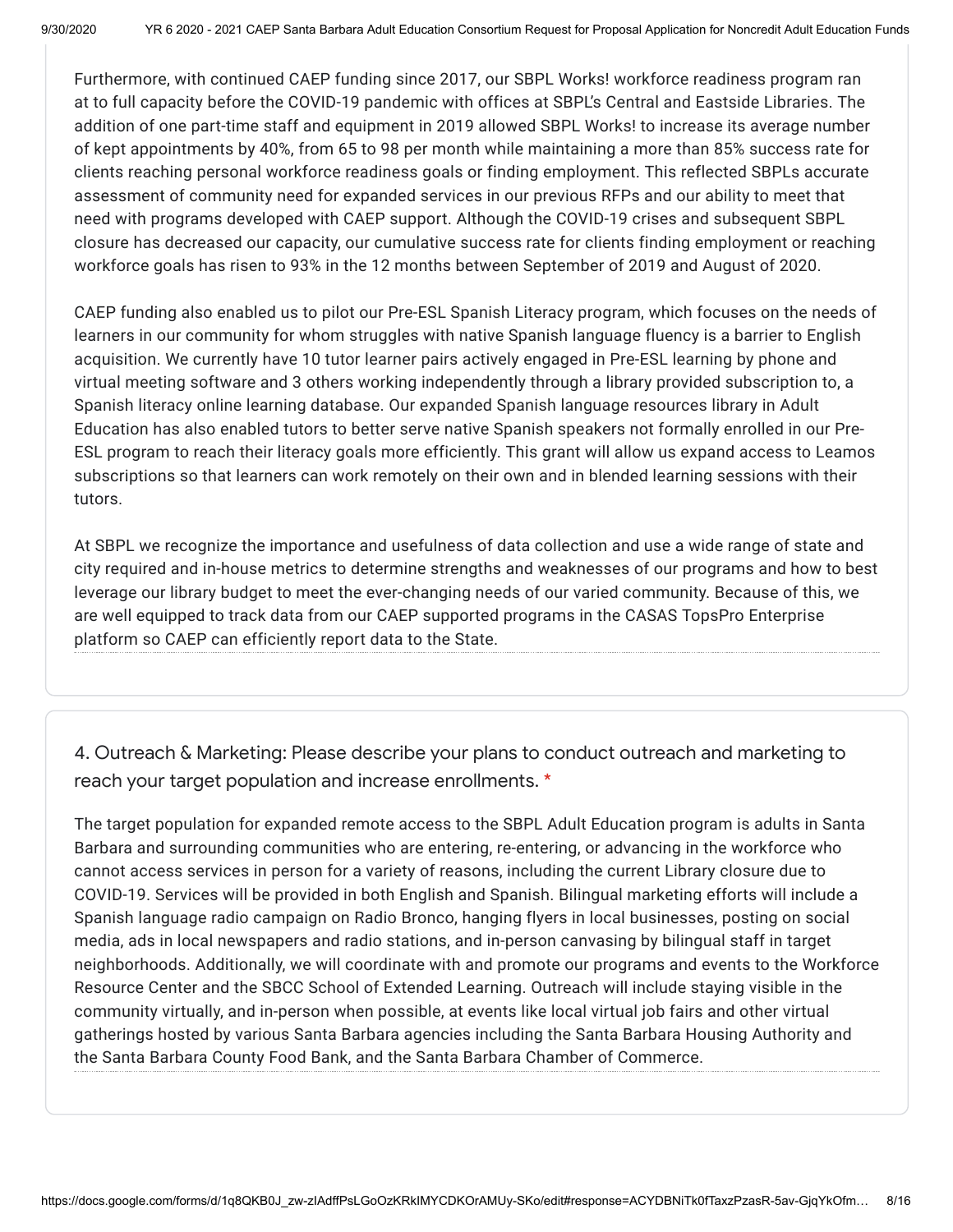5. Partnerships: Please provide 2-3 prospective CAEP Programs or Partners you plan to work with to maximize student and client participation and describe your prospective collaborative efforts; either with current CAEP programs and/or other external community entities. \*

The Adult Education Program at SBPL will continue to communicate with and collaborate with SBCC Consortium members including SBCCs ESL Department, School of Extended Learning's ESL Adult High School, and the Employment Development Division to ensure that our programs are non-duplicative and mutually beneficial. Outside of the consortium we will also continue our partnership with the Santa Barbara Family Service Agency (FSA).

6. SBCC Noncredit Student Support Services: Provide your plans to integrate SBCC Noncredit Student Support Services in order to assist students in obtaining abbreviated educational plans. \*

Although we have no formal relationship with support services at SBCC, all SBPL programs are free and open to the public. As outlined above, our one-to-one approach in all of our services provides an alternative approach to support SBCC students who are not thriving in the classroom environment and require focused and individuated tutoring and assistance.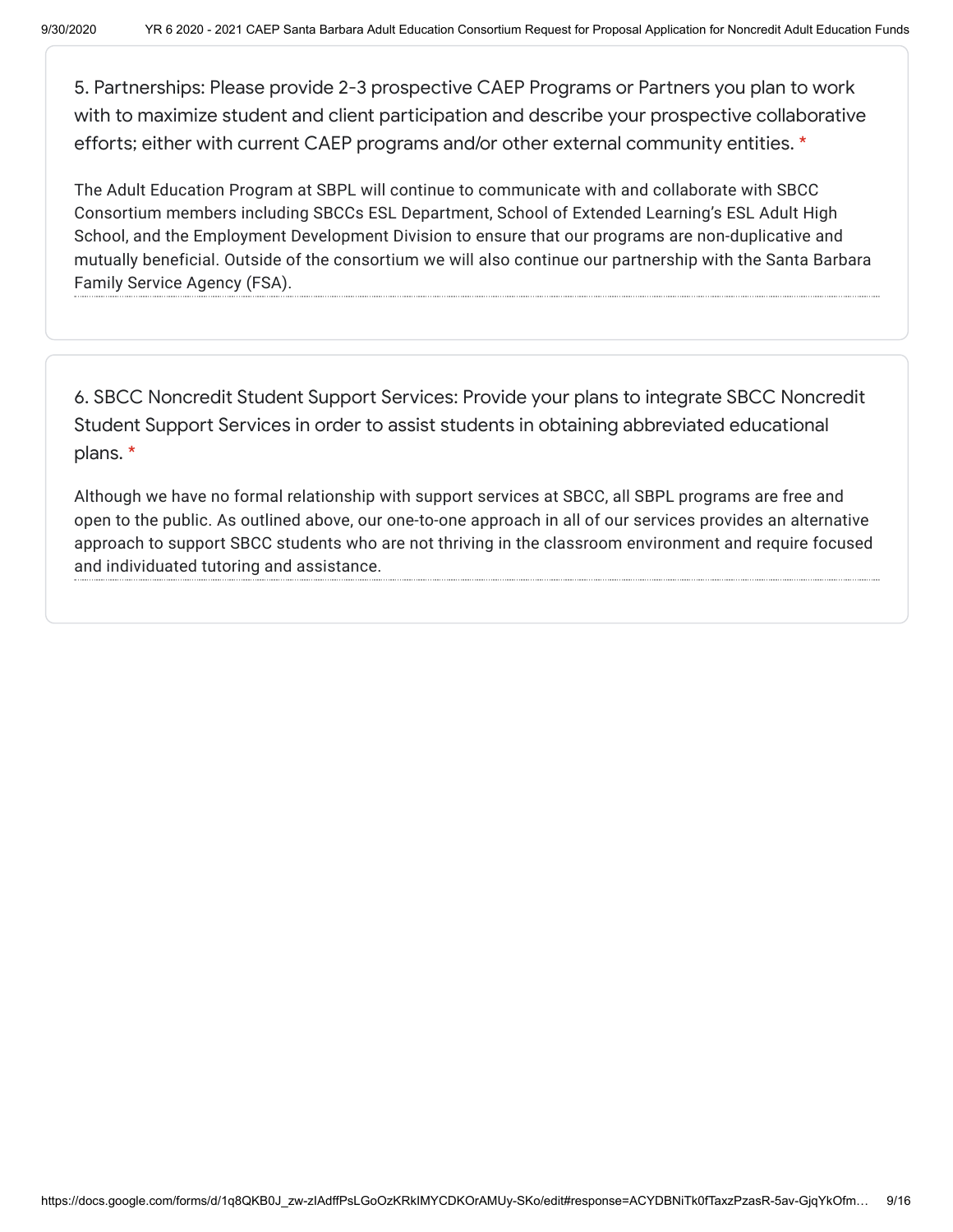7. Alignment: Please describe how your program is in alignment and furthers the Consortium's goals and objectives as stated above. \*

Via increased remote access to our Adult Education services, SBPL will better provide vital and personalized language and vocational literacy training for adults preparing to enter or reenter the workforce or pursue higher education during the COVID-19 pandemic and beyond. The program also addresses CAEP's stated goals by (1) providing excellent programming for adults by offering personalized job and literacy training, (2) continuing to improve student learning and achievement goals focused on the needs of adult learners, and to assist in their transfer acceleration and career success (3) refining programs and services for students in alignment with statewide initiatives (4) providing awareness of the program through a robust marketing campaign and through partnerships with other consortium members and agencies in the community (5) building a system of data collection and accountability to ensure that the initiative delivers on its commitment to strengthening the Santa Barbara community (6) supporting partners that specialize in job placement, apprenticeship, internship, and job coaching through our signature one-to-one approach to meeting the needs of learners and job seekers. The program is also in alignment with 5 of CAEPs 7 target program areas, including (1) programs in elementary and secondary skills, (2) programs for immigrants and ESL, (3) adults entering or re-entering the workforce, (4) adults who assist secondary students, and (5) Programs for adults with disabilities. To support this vital initiative, SBPL will also build bridges to existing and new CAEP programs both within the Library and in the greater Santa Barbara community by filling in the gaps between services currently offered by SBPL, SBCC credit division, the School of Extended Learning, and other agencies.

Responding to its organizational need to address systemic racial injustices, SBPL has created an internal change team to look at policies and procedures, collections, and programming through an equity, diversity, and inclusion lens. Our Youth Services staff are doing a year-long training using Project Ready curriculum and will train all staff to implement best practices learned in programs and services throughout the Library. SBPL prioritizes partnerships with organizations that value equity, diversity, and inclusion.

SBPL is also uniquely positioned to meet the requirements of Assembly Bill 2098 aimed at Immigrant Integration. The organization OneAmerica defines Immigrant Integration as, "as a dynamic, two-way process in which immigrants and the receiving society work together to build secure, vibrant, and cohesive communities" (OneAmerica, 2019). With CAEP support, SBPL had already made great strides toward Immigrant Integration by addressing English language literacy needs of native speakers and English as Second Language (ESL) learners and piloting its Pre-ESL Spanish Literacy Program to meet the increasing need of recent immigrants to improve their language foundation in Spanish literacy. Our multi-lingual staff has been able to help native speakers various languages, including Spanish, French, and Japanese, to successfully transition to living and working in the US through our CAEP supported SBPL Works! workforce readiness program as well. In short, SBPL has a proven track record of helping immigrants integrate into our community by providing them with the skills and knowledge they need to become US citizens and succeed in their careers and credit and non-credit academic pursuits.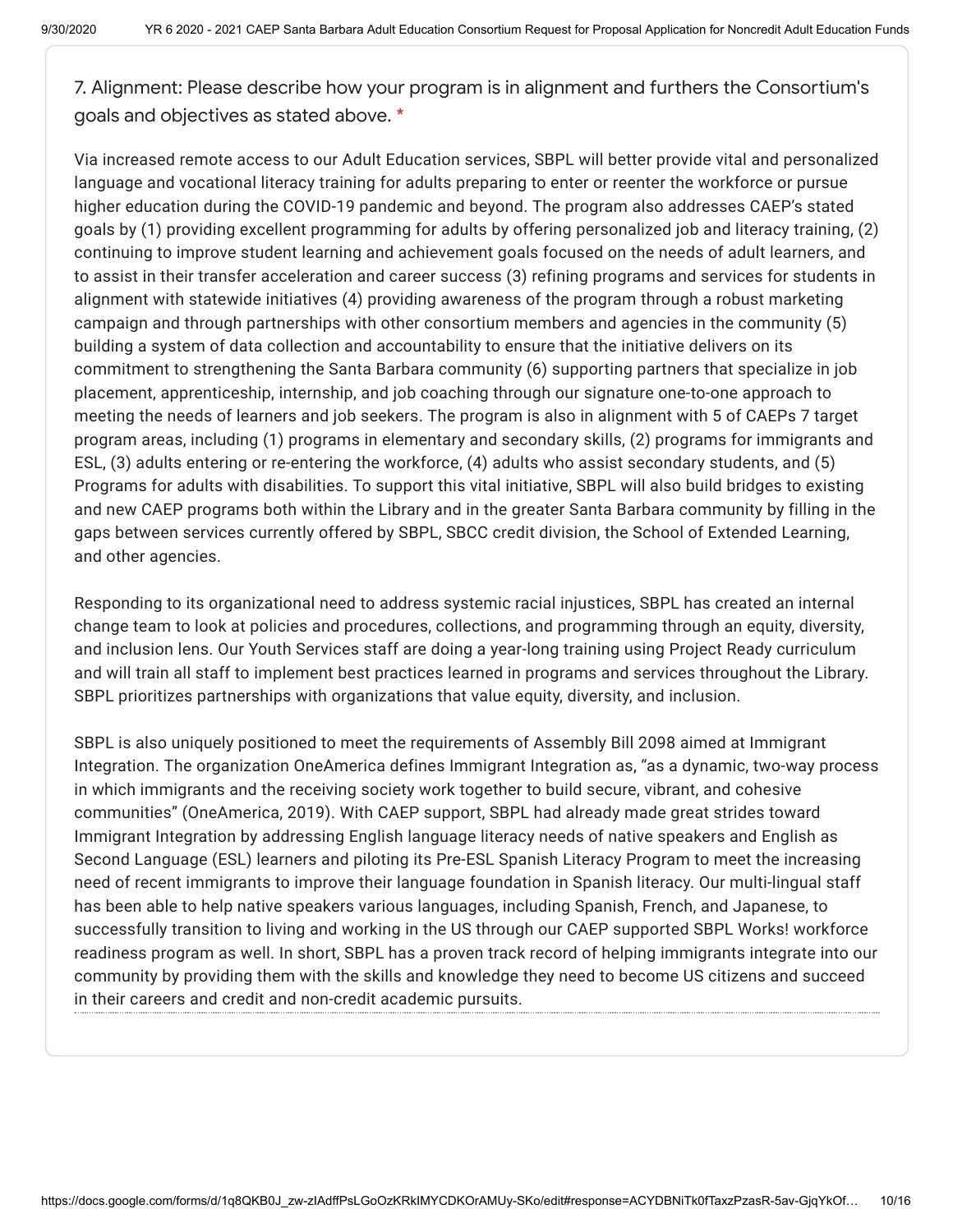8. Leveraging Funds : Please describe what other funding sources, and the percentage of those funding sources, will be used to support your CAEP proposed program. \*

The Library currently receives support from State Library through California Library Literacy Services to administer its Adult Literacy Program. The whole of the amount is used to pay for a portion of the Adult Education Librarian's salary. The Library also has a partnership with the Family Service Agency to provide adult literacy services to participants in its Healthy Marriage and Relationship Stability Program. Funding from FSA pays for the salary of one of our Adult Education part-time staff and provides a small supplies budget. Although it is difficult to calculate a percentage, since there will be crossover between the various Adult Education services, a portion of these funds will also support our effort to expand remote access through salaries, purchase of supplies, and training tutors and mentors to work with learners and clients.

9. Diversity, Inclusion, and Equity: Please describe how your program will create a diverse, inclusive, and equitable educational experience for adult learners. Please identify strategies in which your program plans to address racial inequality and professional development support for instructors and staff. \*

The public library is the ultimate open access institution and, as such, SBPL and its Adult Education Program strive for equity in access to all of our programs and services. In the Adult Education Center and throughout the Library, we pride ourselves on being a space of becoming: where, regardless of ethnicity, socio-economic background, or sexuality, learners and job seekers can become fuller selves, fuller family members, and fuller members of our community. All of the staff and volunteers in Adult Education are trained to be culturally competent and to create an environment of inclusion here at the library. Improved remote capabilities in Adult Education will also help the Library fulfill its mission to provide equity in access to language and vocational literacy programs and services.

As a City of Santa Barbara agency, we also committed to, among others, valuing (1) the opportunity to provide services to our community in a manner that is fair, courteous, responsive, and efficient, (2) the worth and dignity of all individuals and will provide equal opportunities for all, (3) the diversity of experience, skill, outlook and style that are brought to City service by each individual.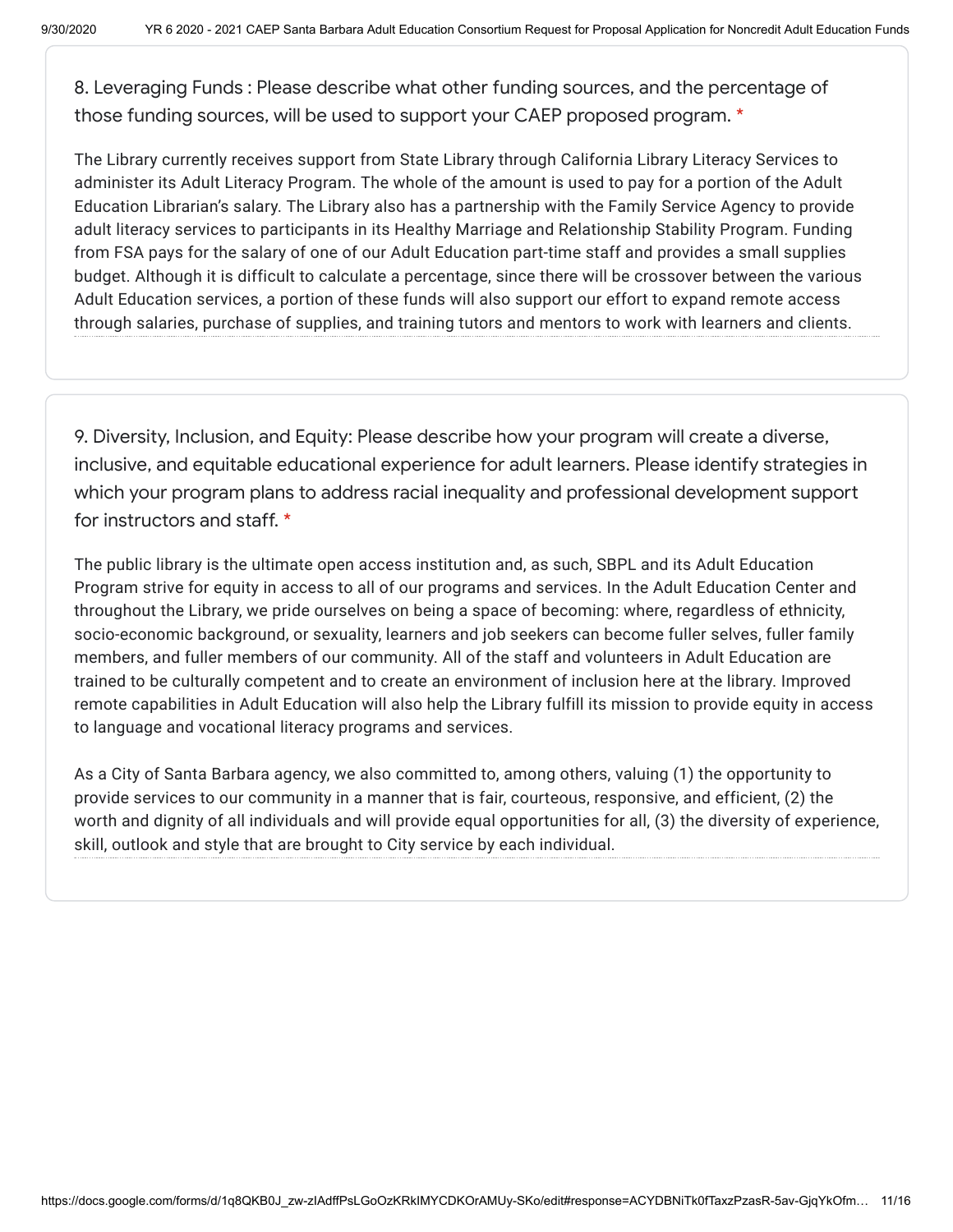10. Potential Budget Reductions: Please describe what specific programming needs and/or services your program would reduce or eliminate should the CAEP grant budget be reduced (range 10-25% at any point during the grant cycle). Please note that final budget reductions would be determined by the Santa Barbara Adult Education Consortium based on the Consortium's priorities and goals. \*

If necessary, the program could adapt to any budget decease by reducing some staff hours supported by the grant and spending less on physical items for our Adult Education resources collection. A reduction would also lessen the need for such a robust marketing campaign, so costs could be cut in that area as well. Ultimately, the program is adaptable enough to still be successful with a smaller budget but the number of students served will likely decrease proportionately.

#### 6. Activity Chart \*

Please use the Activity Chart provided in the link under the instructions and email to [sbaebg@gmail.com.](mailto:sbaebg@gmail.com) The Activity Chart should outline your program's specific objectives and activities, along with a timeline for completion, the person/agency responsible, outcomes and data capture methods. Please attach additional pages if necessary.

I certify that the Activity Chart has been completed and emailed to **[sbaebg@gmail.com](mailto:sbaebg@gmail.com)** 

Total Budget Requested \*

\$120,179

## 1000 (Instructional Salaries) \*

Total dollars requesting for INSTRUCTIONAL PERSONNEL (include 25% for BENEFITS in 3000 section below)

0

#### 1000 Detail \*

Please provide a detailed budget for this category.

0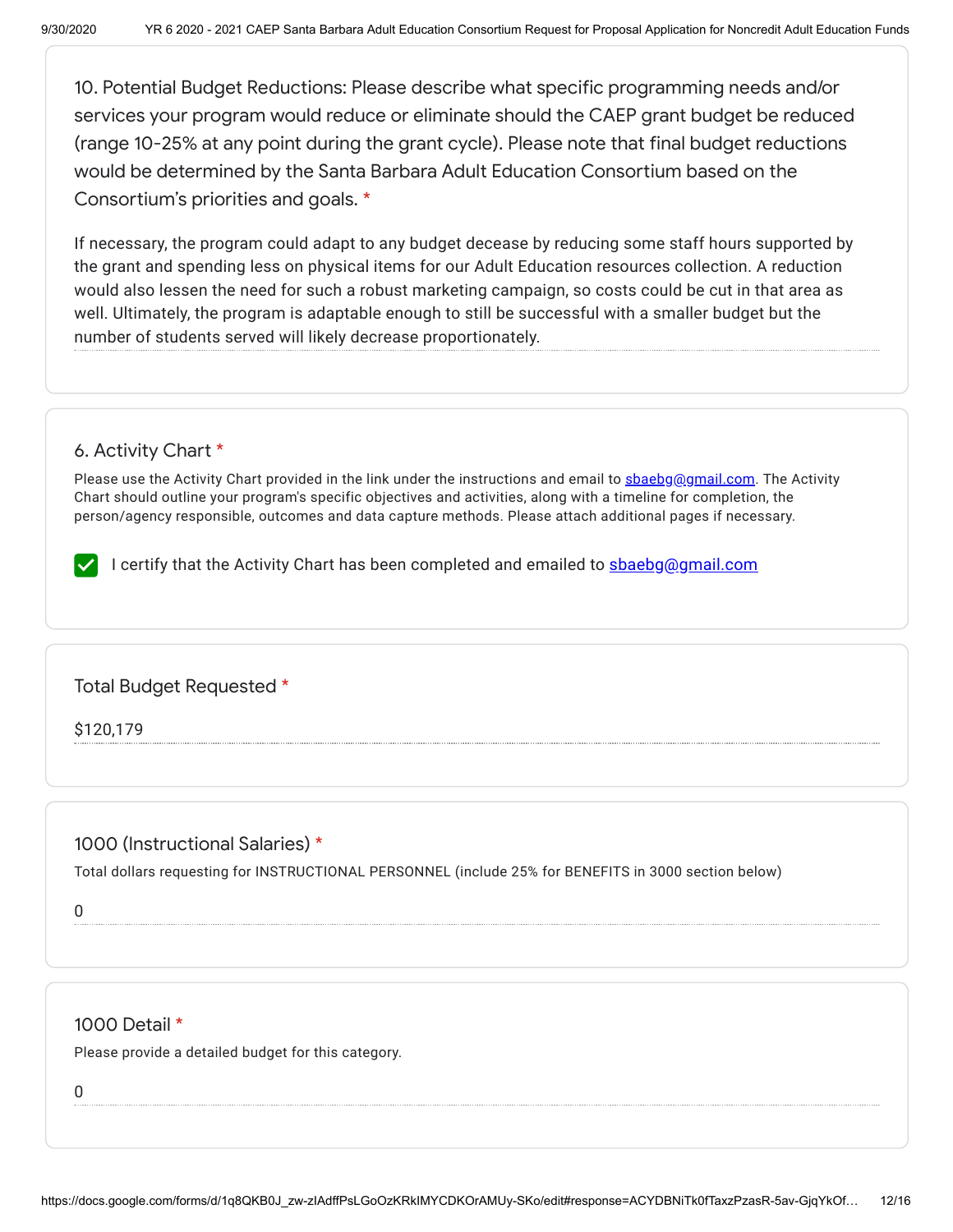# 2000 (Noninstructional Salaries) \*

Total dollars requesting for PERSONNEL (include 25% for BENEFITS in 3000 section below)

0

# 2000 Detail \*

Please provide a detailed budget for this category.

0

# 3000 (Benefits from 1000 and 2000 categories) \*

Total dollars requesting for BENEFITS . The average benefit rate is 25%.

0

## 4000 \*

Total dollars requesting for INSTRUCTIONAL SUPPLIES and NON-INSTRUCTIONAL SUPPLIES and Computer Software (not Hardware).

\$38,500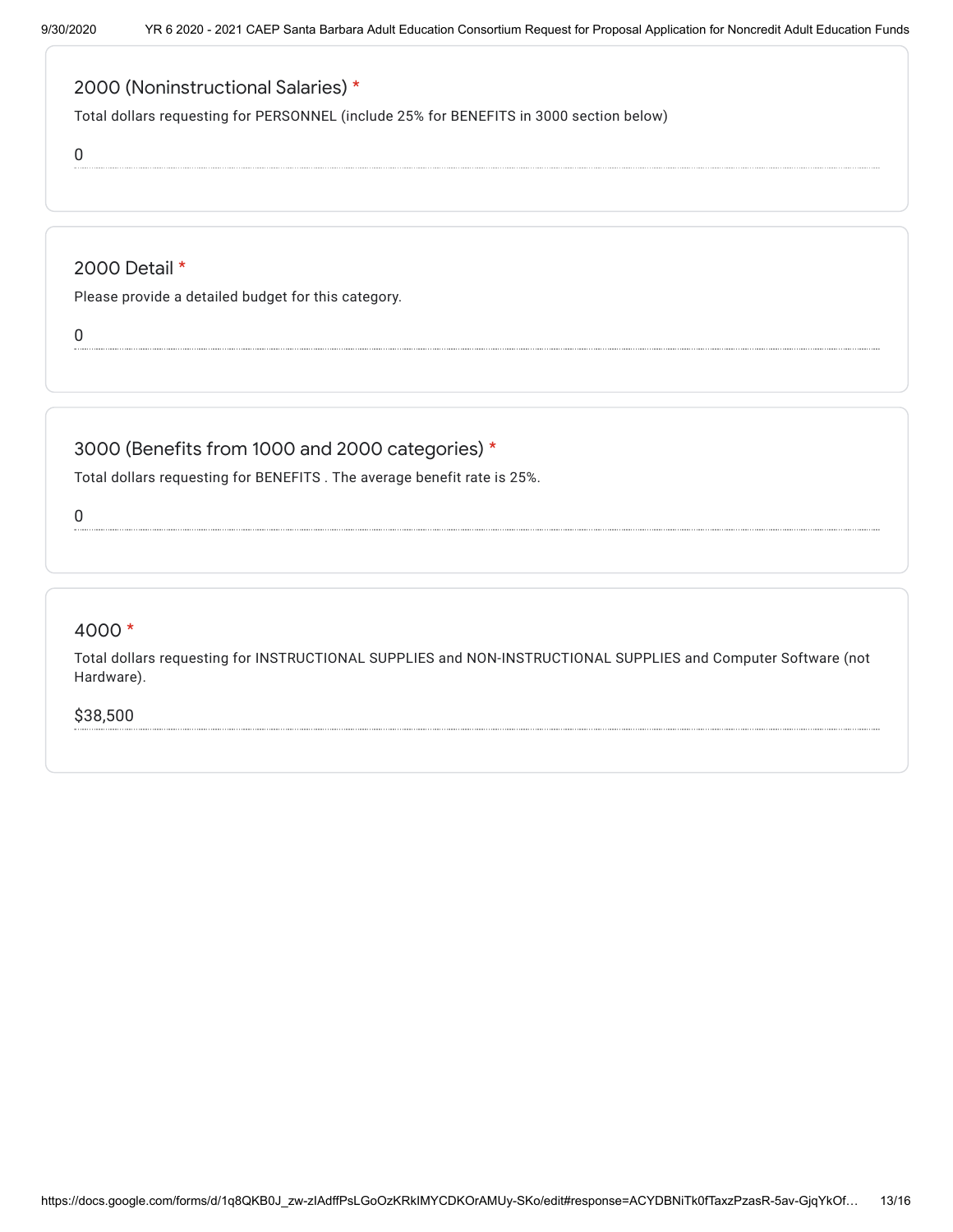#### 4000 Detail \*

Please provide a detailed budget for this category.

| General                                                   |             |
|-----------------------------------------------------------|-------------|
| (80x) Binders for Manuals                                 | \$640.00    |
| <b>Meeting Supplies</b>                                   | \$500.00    |
| <b>Books</b>                                              | \$3,000.00  |
| Lynda.com Subcription                                     | \$13,125.00 |
| (2x) Adobe CS Subscriptions                               | \$1,200.00  |
| <b>Big Interview Subscription</b>                         | \$1,788.00  |
| (6x) Printer toner (color)                                | \$1,409.00  |
| (4x) Printer toner (black)                                | \$688.00    |
| (10x) WiFi Hotspot Data Plans                             | \$4,800.00  |
| (8x) Chromebook Cases                                     | \$200.00    |
| (10x) Hotspot Cases                                       | \$200.00    |
| (8x) Mobile Device Mgmt. Licences                         | \$1,200.00  |
| (25x) ServSafe Managers Exams                             | \$900.00    |
| (100x) ServSafe Handlers Exams                            | \$1,500.00  |
| (20x) Leamos Subscriptions                                | \$1,100.00  |
| Day planners                                              | \$250.00    |
| Learning Upgrade (online literacy database subscriptions) |             |
|                                                           | \$1,500.00  |
|                                                           |             |
| Advertising                                               |             |
| Radio Bronco Campaign                                     | \$3,500.00  |
| Print Ads                                                 | \$1,000.00  |

#### 5000 \*

Total dollars requesting for CONSULTANTS, MEETINGS, PROFESSIONAL DEVELOPMENT

#### \$75,579

## 5000 Detail \*

Please provide a detailed budget for this category.

| Library Tech (Part-time 10hr/wk) | \$12,038.00 |
|----------------------------------|-------------|
| Library Tech (full-time 20hr/wk) | \$46,873.00 |
| Library Tech (Part-time 15hr/wk) | \$16,668.00 |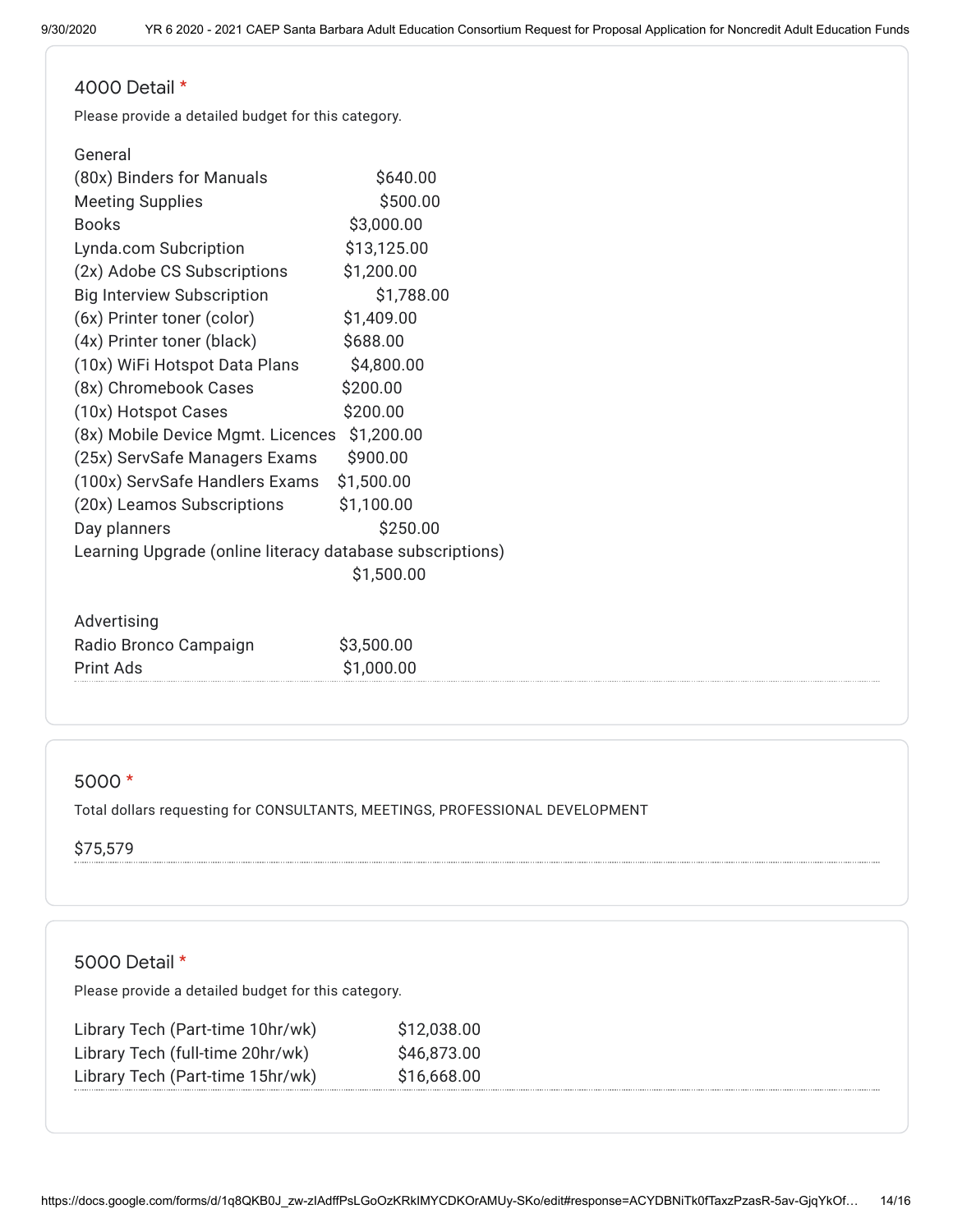#### 6000 \*

Total dollars requesting for CAPITAL OUTLAY (Computer Hardware)

\$6,100

6000 Detail \*

Please provide a detailed budget for this category.

(1x) MacBook \$2,100.00 (8x) Cromebooks \$4,000.00

Do you currently receive other NON-CAEP funding that supports the proposed activity? If yes, please describe how additional funding expands or supports that activity. \*

Yes. The Library currently receives support from State Library through California Library Literacy Services to administer its Adult Literacy Program. The whole of the amount is used to pay for a portion of the Adult Education Librarian's salary. The Library also has a partnership with the Family Service Agency to provide adult literacy services to participants in its Healthy Marriage and Relationship Stability Program. Funding from FSA pays for the salary of one of our Adult Education part-time staff and provides a small supplies budget. Since there will be crossover between the various Adult Education services, a portion of these funds will also help improve remote access to our services through salaries and purchase of technology and supplies.

What is your sustainability plan for this activity when funding is no longer available? \*

If the program is successful, meaning we hit our target number of adult students served, we hope to secure funding from the City of Santa Barbara/Santa Barbara Public Library System to continue paying salaries and benefits for the full-time and hourly Library Technicians supported by the grant and for the upkeep and acquisition of necessary hardware.

Total number of adult students served in 2018-2019 and 2019-2020 (for CAEP awardees). \*

516